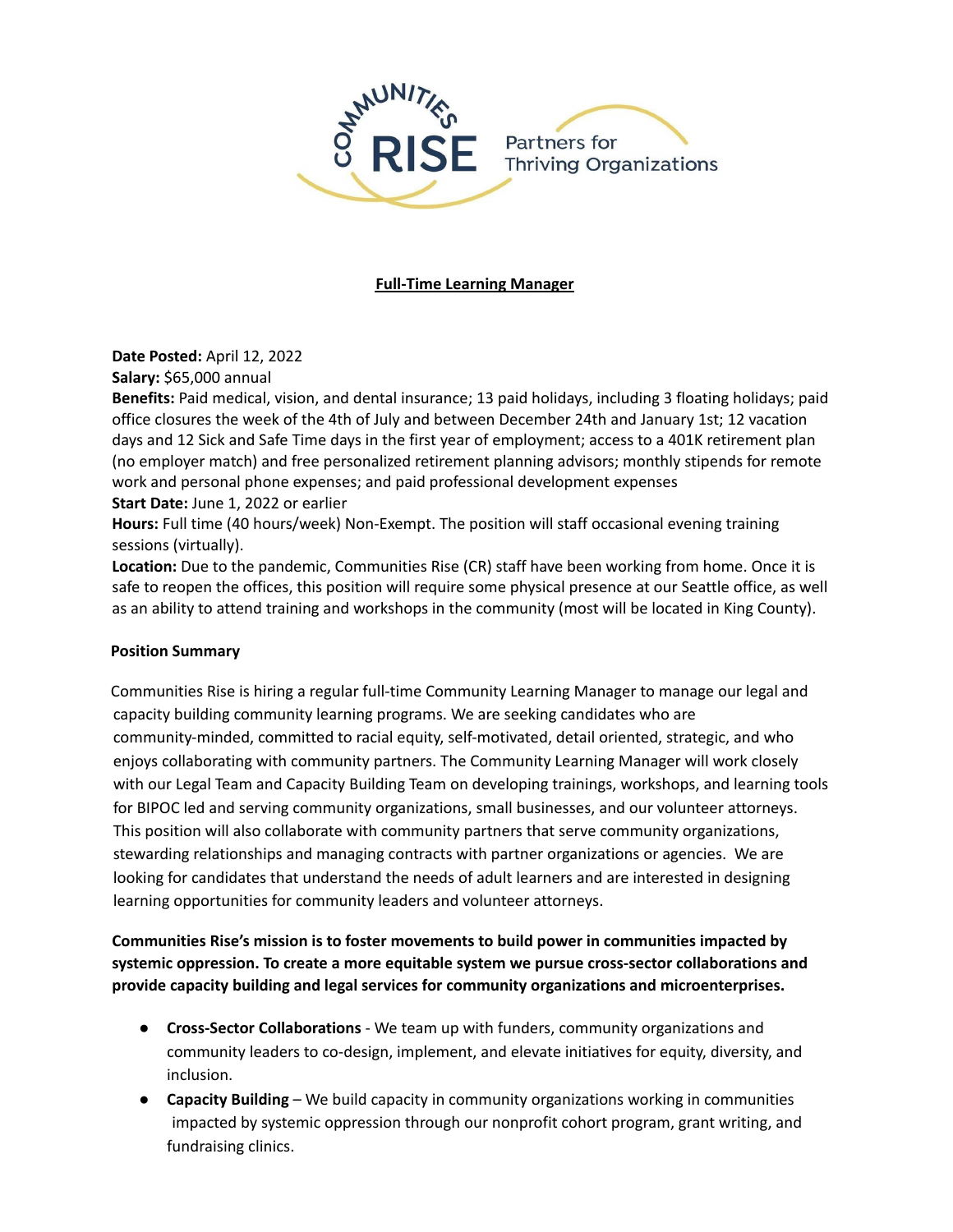● **Legal Services and Trainings** – We provide legal support to nonprofit organizations and microenterprises on their business legal needs through direct representation, legal clinics, and legal trainings.

Before we were Communities Rise we were two organizations working in collaboration that decided to merge, Wayfind and the Nonprofit Assistance Center (NAC). Wayfind provided the legal services while NAC focused on capacity building. Fast forward two years through a global pandemic, and we are still learning what it means to be a fully merged organization. The pandemic has created opportunities for us to get creative with our strategic planning process and as an organization decide how we are going to participate in rebuilding the world we would like to leave for future generations.

# **What we value**

- Openness, flexibility, and commitment to collaboration and shared leadership.
- Comfort working with a diversity of groups and interests.
- Inclusivity and relationship-focused leadership.
- Recurring and frequent feedback provided amongst all team members.

## **Job Responsibilities**

- Learning Program Design and Implementation
- o Design a Learning Program that meets the capacity building needs of BIPOC community leaders and small businesses and supports our volunteer attorney community
- o Plan and implement a slate of approximately 20 training events a year
- o Lead the planning and coordination of our bi-annual Nonprofit Law Institute Conference.
- o Recruit and work with legal and community leaders to develop trainings and workshops.
- o Manage event logistics for trainings and workshops (venue selection online or in-person, advertising, registration, etc)
- o Track and report contractual obligations to funders/community partners
- o Database entry to capture all training information
- o Manage development of learning resources and making resources available online
- o Staff all trainings and workshops. Learning events are currently all online due to the Covid-19 Pandemic. Learning events may be held in person at some point in the future, and the Learning Manager will be expected to attend the in-person learning events. Most of the in-person learning events are held in King County.
- Team Participation and Other Responsibilities
- o Attend weekly staff and team meetings
- o Participate in strategic planning and other internal planning processes
- o Participate in our ongoing work to advance our commitment to racial equity

## **Desired Qualifications**

- Experience and desire to work with community organizations, groups, and/or small businesses
- Enjoys and excels at event planning.
- Familiarity adult learning techniques to ensure effectiveness of online and in-person training events
- Strategic thinker Ability to plan for improvement and growing impact of programs
- Understands and values community partner relationships in building programs.
- Well-organized and detailed oriented
- Life-long learner